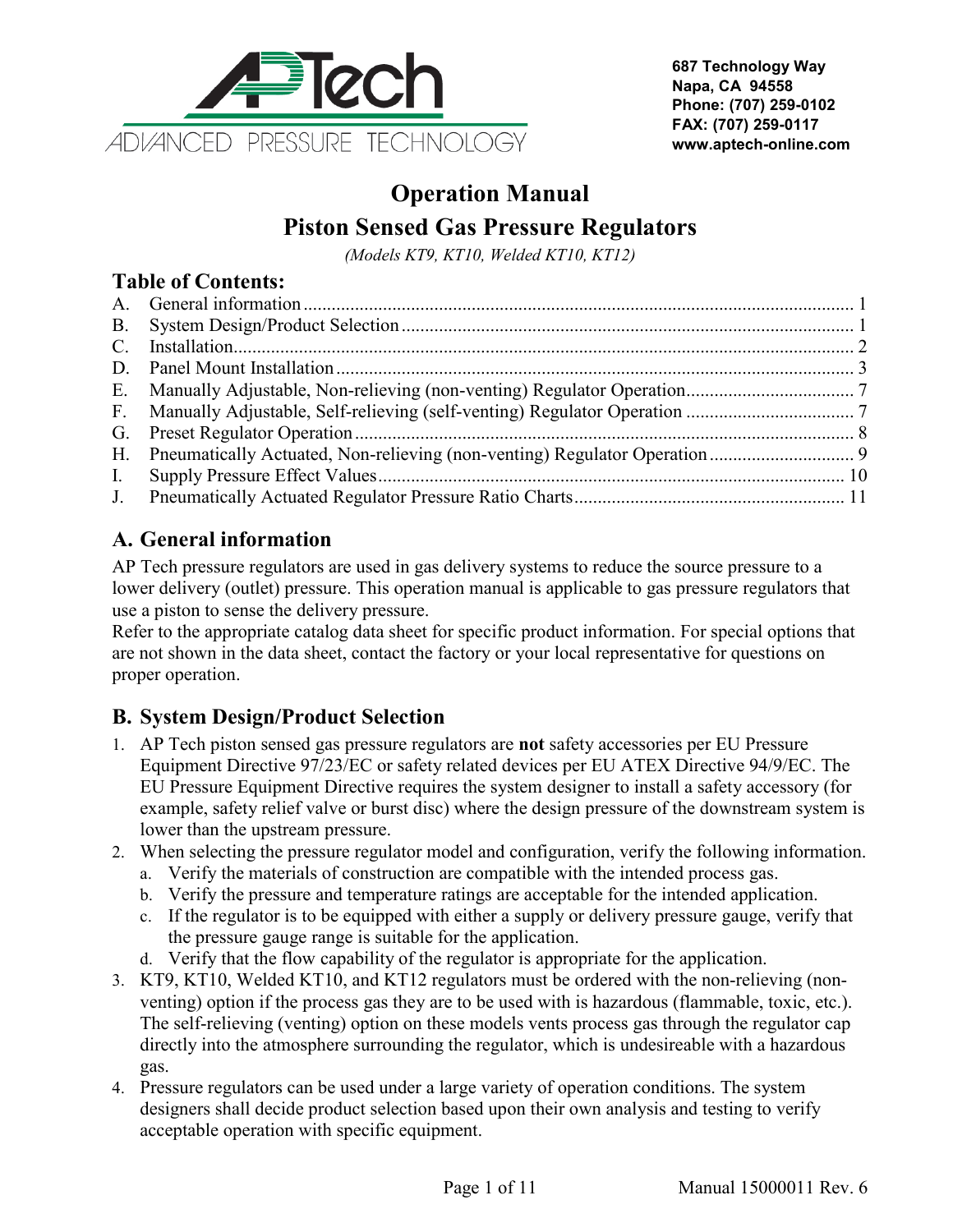## <span id="page-1-0"></span>**C. Installation**

- 1. Verify the pressure rating is acceptable for the intended application.
- 2. If the regulator is equipped with either a supply or delivery pressure gauge, verify that the pressure gauge range is suitable for the application.
- 3. **Orientation**: Inspect the regulator to determine the flow path through the regulator and how the regulator will need to be installed in the system.
	- a. The high pressure (inlet/supply) port(s) is labeled with an "HP" marked on the body near the port. Arrows are sometimes used next to the HP characters to point toward a high pressure port.
	- b. The low pressure (outlet/delivery) port(s) is labeled with an "LP" marked on the body near the port. Arrows are sometimes used next to the LP characters to point toward a low pressure port.
	- c. Always connect the gas source to the high pressure port. Never connect the gas source to the low pressure port as the regulator can be damaged and leakage can result.

**Caution:** If a regulator was installed incorrectly and a low pressure port was pressurized above the rated outlet pressure, then the regulator must be returned to the factory for repair prior to use.

- 4. **Fitting Attachment:** Install the regulator using the appropriate method described below. For assembly of other type connections, consult connector manufacturer or contact the factory.
	- a. For NPT connections, apply PTFE (e.g. Teflon) tape to connector threads and install connector in regulator body wrench tight.
	- b. For straight thread o-ring connections (such as MS33649 porting), verify the proper mating fittings and o-rings are being used and install the fittings in the regulator. Tighten according to fitting manufacturer specification.
	- c. For metal face seal connectors (Welded KT10), assemble connections per standard practice described by fitting supplier (typically 1/8 turn past fingertight).
- 5. **Pneumatic Connections:** For pneumatically actuated KT10 and KT12 regulators, a separate line will need to be plumbed to provide the pneumatic actuator control pressure. Pressurized inert gas, typically nitrogen gas, or air may be used for actuation. The maximum allowable actuation control pressure is 100 psig. The actuation port is  $1/8<sup>th</sup>$  inch NPT and is located on the top center of the actuator (See **[Figure 4](#page-5-0)**). A pilot regulator with an outlet pressure vent is recommended to control the actuation pressure.
- 6. **Mounting:** If appropriate for the application, secure the regulator body using one of the below methods.
	- a. KT9 regulators may be mounted using either i) the two M5x0.8 threaded mounting holes on the bottom of the regulator or ii) the optional panel mount ring.
		- i) If using the mounting holes on the bottom of the regulator, size 10-32 UNF screws may be used in place of M5x0.8 screws since the diameter and pitch are close enough for 10-32 screws to fit in the M5x0.8 holes.
		- ii) Refer to section [D](#page-1-1) for panel mount installation instructions.
	- b. For KT10 and KT12 regulators with NPT or straight thread connections, use the panel mount clamp option to secure the regulator. Refer to section [D.2](#page-3-0) for panel mount installation instructions. For Welded KT10 regulators with metal face seal connections, use the mounting holes in the bottom of the body to secure the regulator with either M5x0.8 or 10-32 UNF screws.
- <span id="page-1-1"></span>7. **Leak Testing:** After installation, perform a leak test. A pressure decay leak test is recommended to check for leak integrity of the regulator internal parts and external fitting connections. A bubble leak test may be performed to check for leaks at external fitting connections. A helium leak test is recommended for Welded KT9 and KT10 regulators with face seal connections per standard industry practice (reference SEMI standard F1).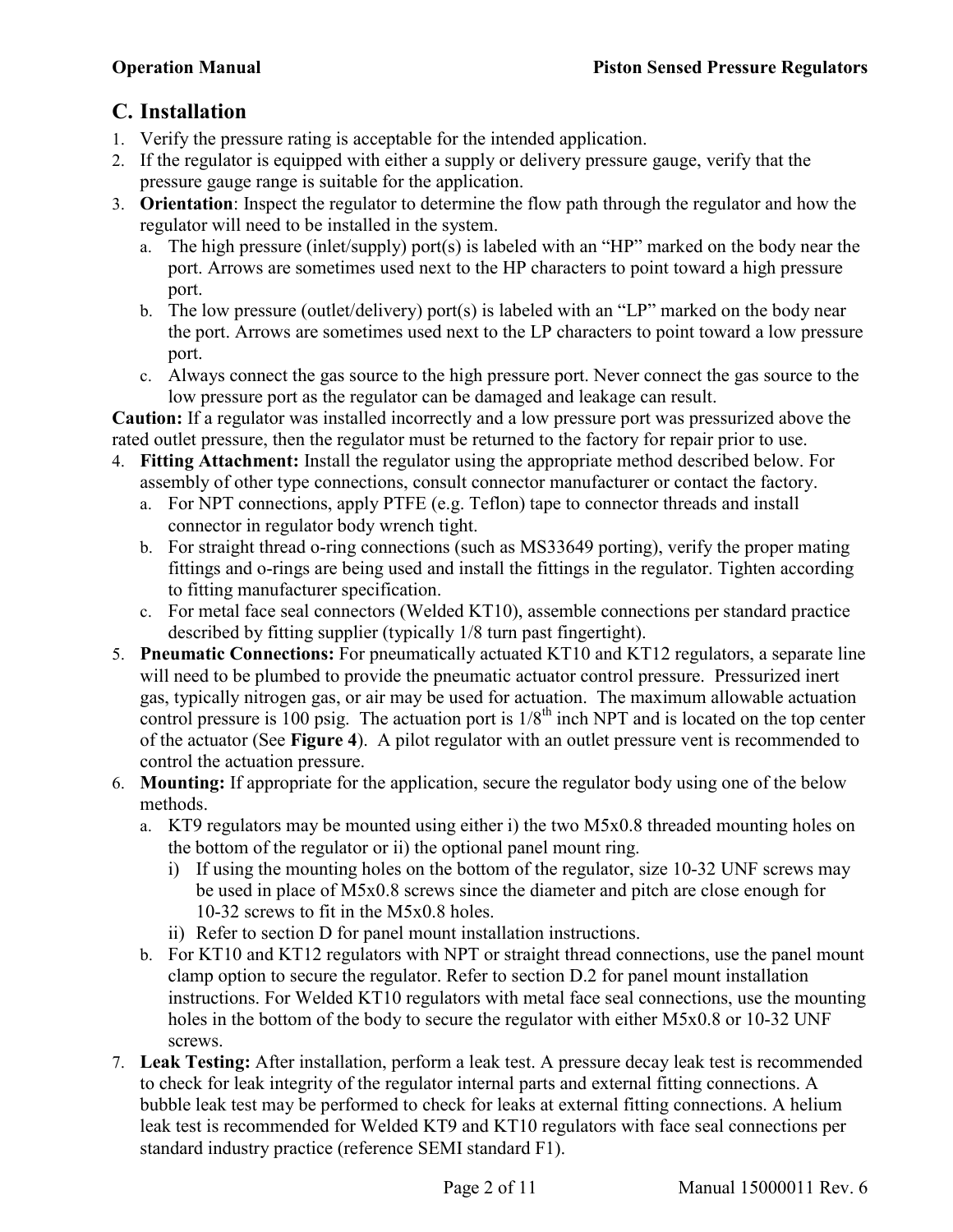### <span id="page-2-0"></span>**D. Panel Mount Installation**

#### 1. **KT9 regulator (Refer to [Figure 1\)](#page-2-1):**

- a. Remove the knob (#3) as follows so that the regulator fits through the panel hole.
	- i) Open the regulator fully by turning the knob clockwise until it stops.
	- ii) Use a pointed device to pry the center plug (#1) from the top of the knob.
	- iii) Holding the knob in one hand to prevent it from rotating, use a 1/2" socket and wrench to unscrew the stem jam nut (#2) counter-clockwise.
	- iv) Remove the knob by unscrewing it counter-clockwise from the stem (#4).
- b. Install the regulator into the panel (#11) hole.
- c. Slide the panel mount ring (#8) over the regulator lower cap to sandwich the panel between the regulator cap holder nut (#7) and the panel mount ring.
- d. Tighten the two radial set screws (#10) in the panel mount ring against the regulator lower cap using a 3/32 hex key wrench.
- e. Tighten the two axial set screws  $(\#9)$  against the panel using a  $3/32$  hex key wrench.
- f. Thread the knob back onto the stem until it stops against the top of the cap  $(\#5)$ .
- g. Thread the jam nut onto the stem until it stops on the knob.
- h. Holding the knob in one hand, tighten the jam nut against the knob with 100 in·lbf.
- i. Turn the knob fully counter-clockwise to close the regulator.
- j. Press the knob center plug back into the top of the knob.



<span id="page-2-1"></span>**Figure 1.** KT9 panel mount installation.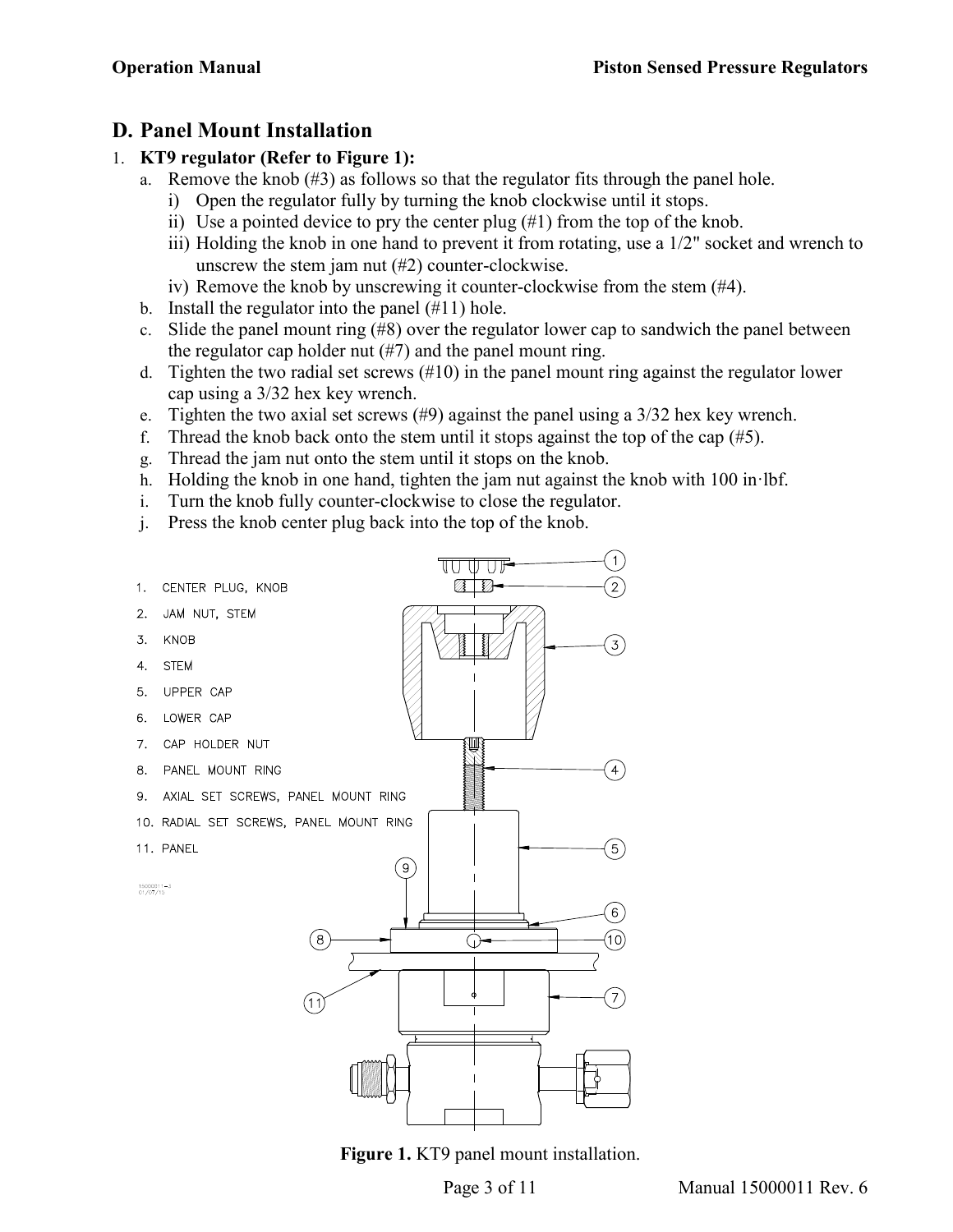#### <span id="page-3-2"></span><span id="page-3-0"></span>2. **KT10 and KT12 regulators:**

- a. If necessary, remove the regulator wheel to install the regulator through the panel.
	- i) Refer to **[Figure 2](#page-3-1)** to remove closure, retaining ring, wheel, and thrust washer.
- b. Refer to **[Figure 3](#page-4-0)** for panel mount clamp installation.
	- i) Loosen the 10-32 screws on the clamp using a 5/32 inch hex wrench.
	- ii) Position the clamp on the regulator body so the 1/4-20 UNC threaded holes line up with the panel cutout, then retighten the 10-32 screws leaving the same gap between each half of the panel mount clamp.

iii) Install and tighten 1/4-20 UNC screws (customer supplied) to secure regulator to panel.

- c. Reinstall the thrust washer, wheel, retaining ring, and closure if removed in step [a above.](#page-3-2)
- BODY ASS'Y  $1.$
- $2.$ **STEM**
- 3. THRUST WASHER
- $4.$ WHEEL
- 5. RETAINING RING
- CLOSURE 6.
- 7. JAM NUT
- 8. ACORN NUT
- 9. VENT SCREW





<span id="page-3-1"></span>**Figure 2.** KT10 and KT12 Adjustable and Preset Regulator Stem Assemblies.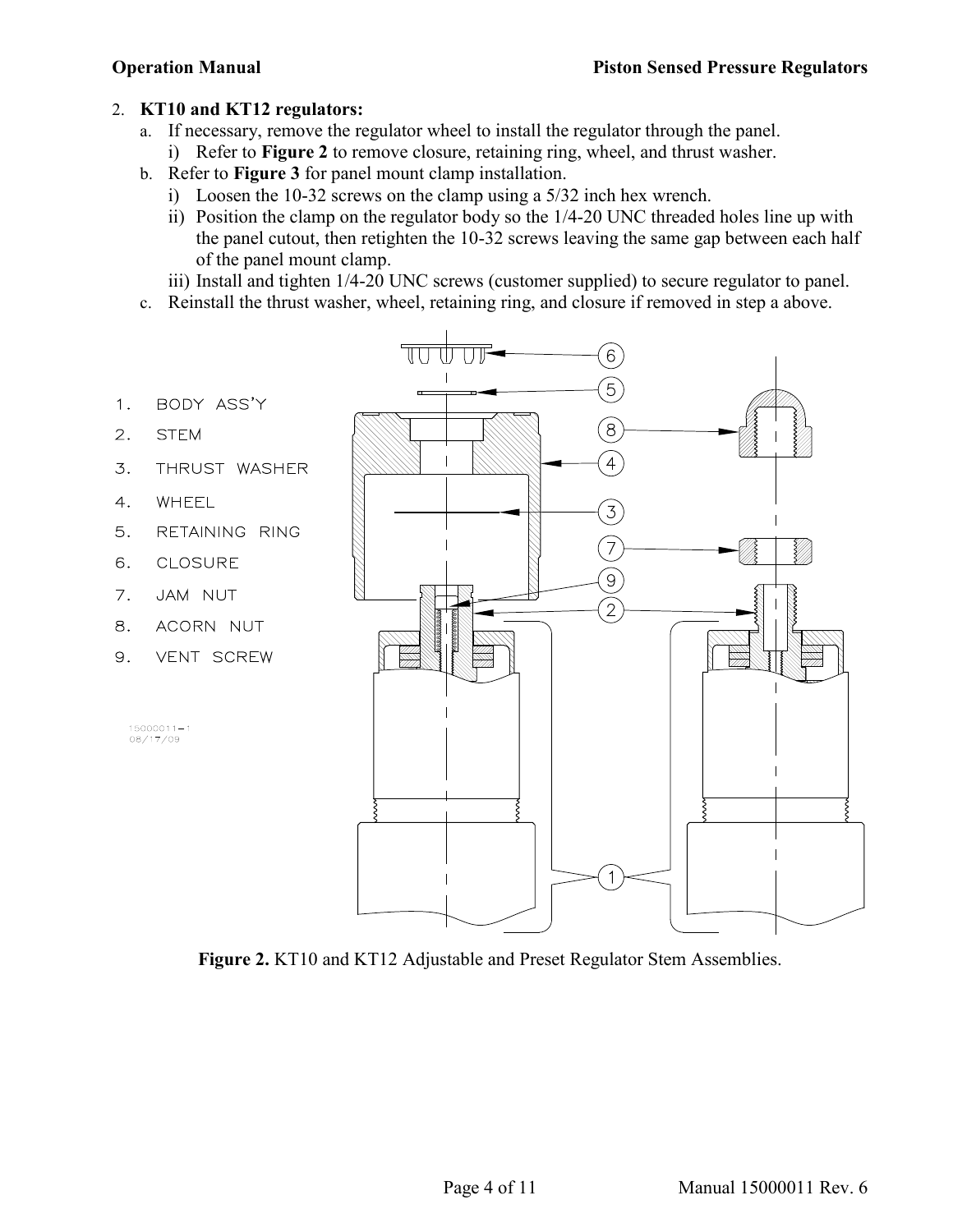

<span id="page-4-0"></span>**Figure 3.** KT10 and KT12 Panel Mount Clamp Detail.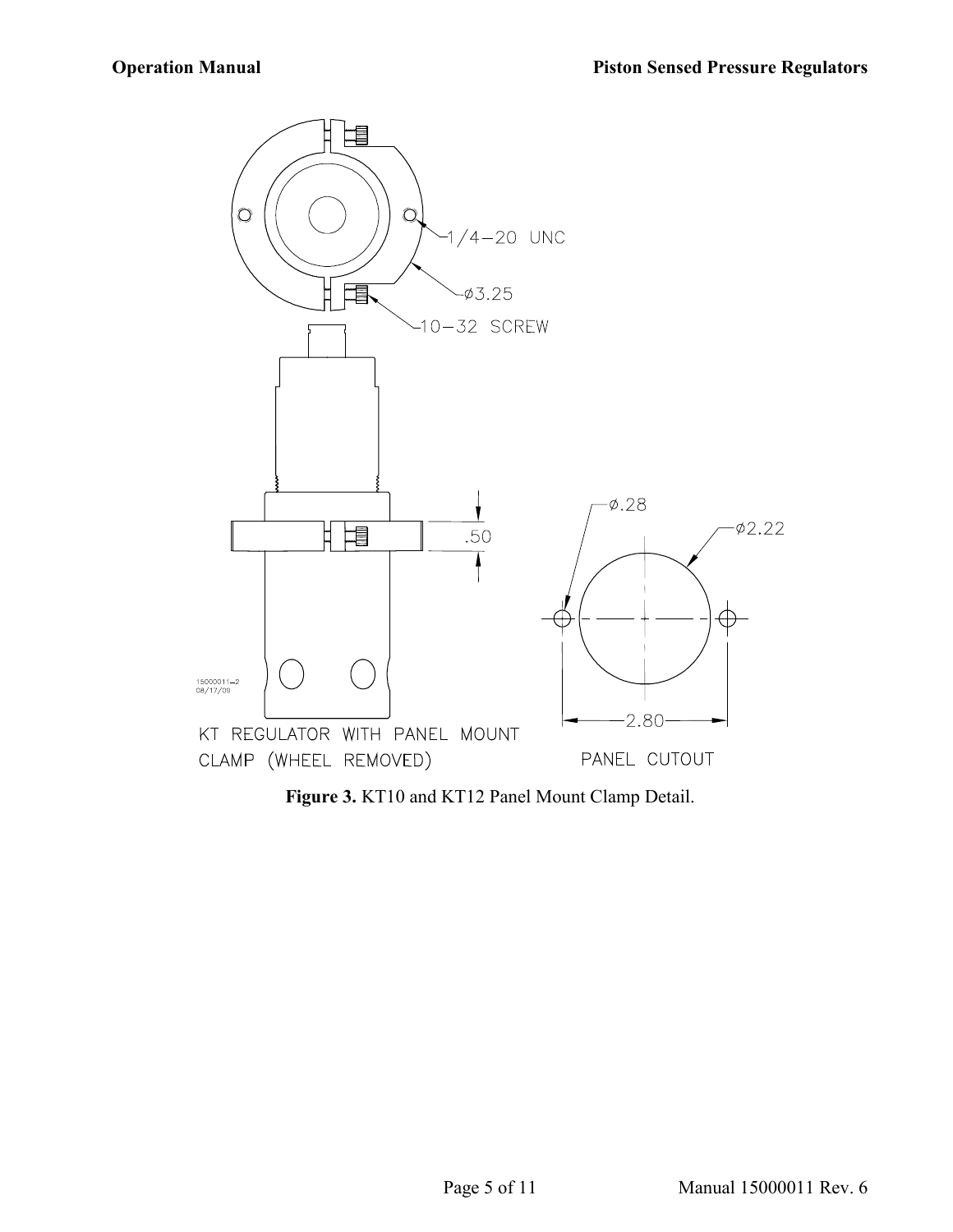

<span id="page-5-0"></span>KT10-2 KT12-2<br>09/30/11

**Figure 4.** Pneumatically actuated KT10 and KT12 regulator dimensions.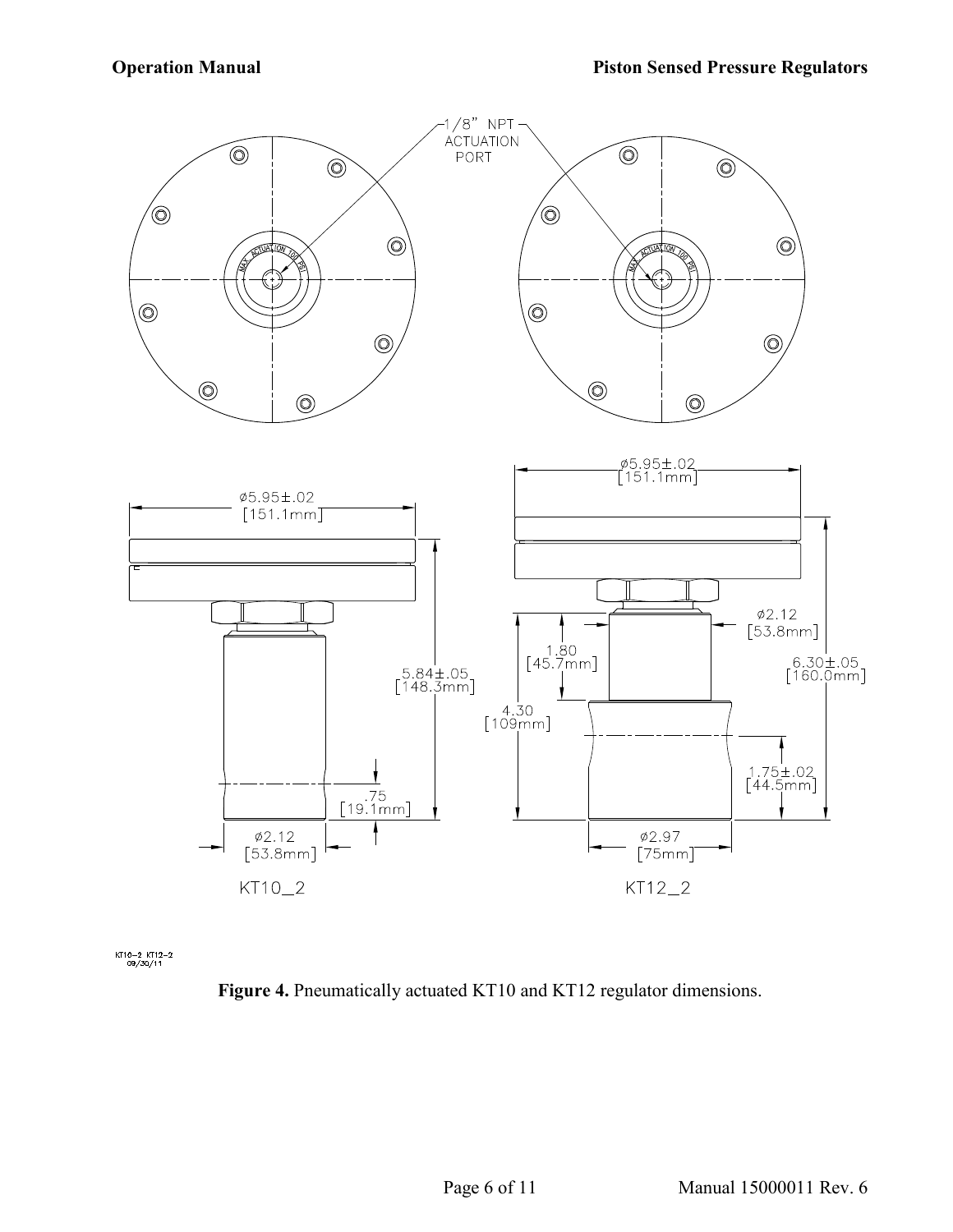## <span id="page-6-0"></span>**E. Manually Adjustable, Non-relieving (non-venting) Regulator Operation**

**Note:** A pressure regulator should not be used as a positive shut-off device.

**Caution:** Do not pressurize the regulator low pressure port, except by rotating the adjustment wheel clockwise (increasing the set point), as damage to the regulator internal parts or leakage may result.

- 1. Perform the following to increase the regulator delivery pressure set point.
	- a. Before opening the source valve, verify that the regulator adjustment wheel is turned fully counterclockwise (fully decreased position).
	- b. Slowly open the source valve to pressurize the regulator high pressure port.
	- c. Rotate the regulator wheel clockwise to increase the delivery pressure to the desired pressure. **Note:** The delivery pressure will decrease as the flow rate is increased. It may be advantageous to compensate by adjusting the regulator to the desired delivery pressure while operating at the desired flow conditions. Be aware the delivery pressure will rise if the flow is shut-off or decreased downstream.
- 2. Perform the following to decrease the regulator delivery pressure set point for non-relieving (non-venting) regulators.
	- a. Open a downstream valve to initiate a flowing condition.
	- b. Rotate the regulator wheel counterclockwise to reduce the delivery pressure below the desired pressure.
	- c. Close the downstream valve to stop flow.
	- d. Rotate the regulator wheel clockwise to increase the delivery pressure to the desired pressure. **Note:** The delivery pressure will decrease as the flow rate is increased. It may be advantageous to compensate by adjusting the regulator to the desired delivery pressure while operating at the desired flow conditions. Be aware the delivery pressure will rise if the flow is shut-off or decreased downstream.
- 3. Perform the following to fully decrease the regulator delivery pressure.
	- a. Close the source valve.
	- b. Vent outlet to atmospheric pressure.
	- c. Rotate the regulator wheel fully counterclockwise.

#### <span id="page-6-1"></span>**F. Manually Adjustable, Self-relieving (self-venting) Regulator Operation**

**Note:** A pressure regulator should not be used as a positive shut-off device.

**Caution:** Do not pressurize the regulator low pressure port, except by rotating the adjustment wheel clockwise (increasing the set point), as damage to the regulator internal parts or leakage may result. **Caution:** Self-relieving KT9, KT10, and KT12 regulators have a built in vent mechanism that vents the delivery pressure through the cap into the atmosphere if the delivery pressure exceeds the set point. Self-relieving KT9, KT10, and KT12 regulators should only be used with gases that can be safely released in the area where the regulator is being used.

**Note:** The self-relieving mechanism incorporated into AP Tech piston sensed regulators will come from the factory preset and should not need adjustment. However, if any of the three conditions below occur, then for KT10 and KT12 regulators, adjust the vent valve setting per section [E.4.](#page-7-1) For KT9 models, the regulator will need to be removed from service and repaired.

- Condition 1: The regulator does not relieve its delivery pressure after several counterclockwise rotations of the adjustment wheel.
- Condition 2: Audible venting is detected inside the regulator bonnet without rotating the adjustment wheel.

**Note:** This condition may indicate a leak across the seat of the regulator. If adjusting the vent valve according to section [E.4](#page-7-1) results in a steadily increasing outlet pressure or excessive creep, then it is likely the regulator is leaking across the seat and needs to be repaired.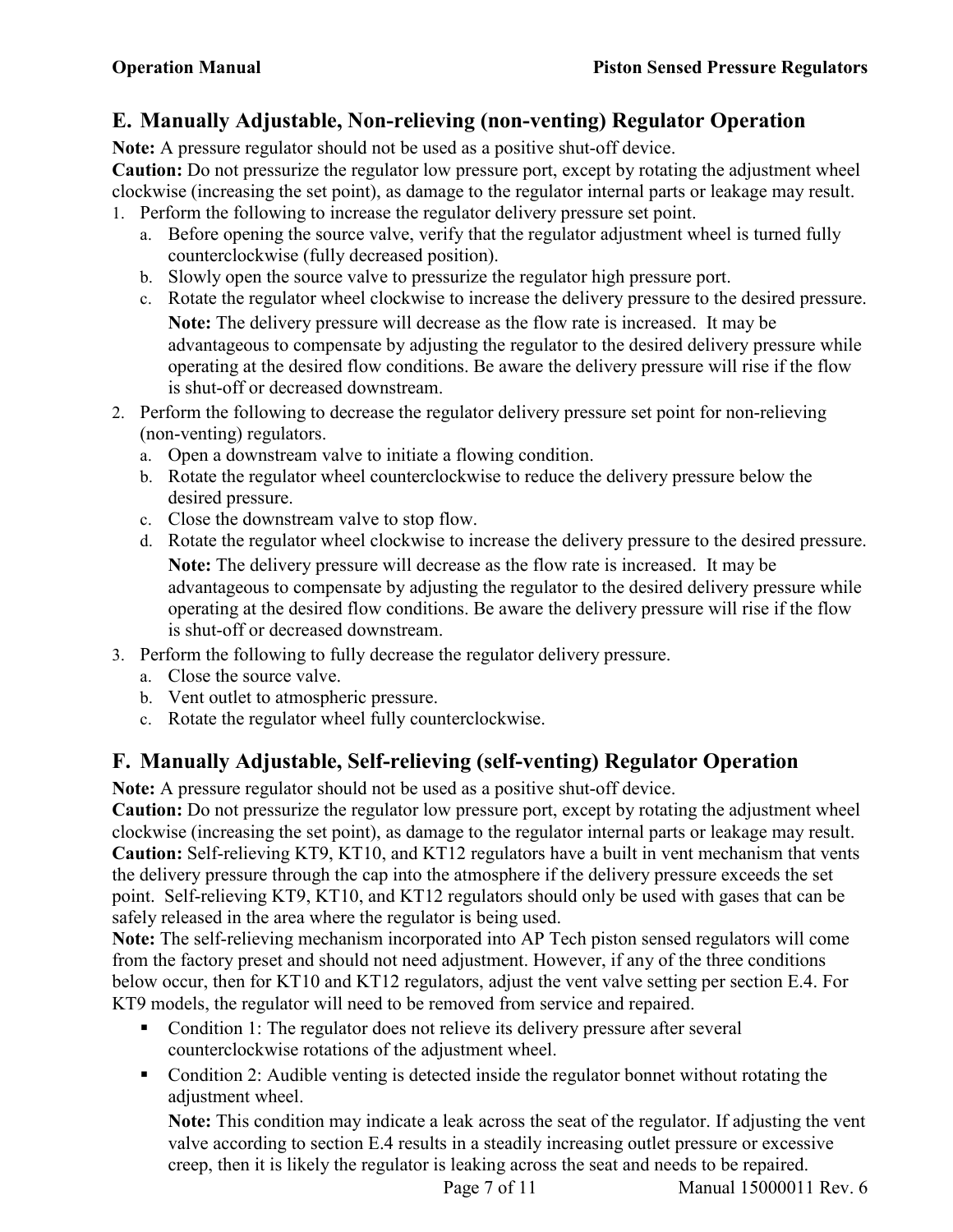- Condition 3: Audible venting is detected inside the regulator bonnet while increasing the delivery pressure of the regulator by rotating the adjustment wheel clockwise.
- 1. Perform the following to increase the regulator delivery pressure set point.
	- a. Before opening the source valve, verify that the regulator adjustment wheel is turned fully counterclockwise (fully decreased position).
	- b. Slowly open the source valve to pressurize the regulator high pressure port.
	- c. Rotate the regulator wheel clockwise to increase the delivery pressure to the desired pressure. **Note:** The delivery pressure will decrease as the flow rate is increased. It may be advantageous to compensate by adjusting the regulator to the desired delivery pressure while operating at the desired flow conditions. Be aware the delivery pressure will rise if the flow is shut-off or decreased downstream.
- 2. Perform the following to decrease the regulator delivery pressure set point for self-relieving (self-venting) regulators.
	- a. Slowly rotate the regulator wheel counterclockwise to reduce the delivery pressure below the desired pressure. The self-relieving feature will vent the delivery pressure through the regulator bonnet to atmosphere.
	- b. Rotate the regulator wheel clockwise to increase the delivery pressure to the desired pressure. **Note:** The delivery pressure will decrease as the flow rate is increased. It may be advantageous to compensate by adjusting the regulator to the desired delivery pressure while operating at the desired flow conditions. Be aware the delivery pressure will rise if the flow is shut-off or decreased downstream.
- 3. Perform the following to fully decrease the regulator delivery pressure.
	- a. Close the source valve.
	- b. Vent outlet to atmospheric pressure.
	- c. Rotate the regulator wheel fully counterclockwise.
- <span id="page-7-1"></span>4. When necessary perform the following to adjust the vent valve (KT10 and KT12 only). Refer to **[Figure 2](#page-3-1)**.
	- a. Remove the closure (6) on the top of the regulator adjustment wheel (4).
	- b. Rotate the adjustment wheel clockwise to set the delivery pressure to approximately 10% of regulator's rated maximum outlet pressure or 200 psig whichever is greater, with all valves downstream of the regulator closed.
	- c. Use a flat tip screwdriver to turn the vent screw (9) clockwise until gas can be heard venting through the bonnet of the regulator.
	- d. Once venting is heard, turn the vent screw counterclockwise until audible gas flow stops plus one half additional turn.
	- e. Replace the closure on the top of the adjustment wheel.

## <span id="page-7-0"></span>**G. Preset Regulator Operation**

**Note:** Preset regulators are adjusted at the factory to customer specified conditions. Generally, no readjustment will be required.

- 1. Perform the following to readjust the regulator delivery pressure set point. Refer to **[Figure 2](#page-3-1)**
	- a. Close the source valve.
	- b. Vent outlet to atmospheric pressure. This should vent both source and delivery pressures to atmospheric pressure since the regulator is preset to some set point.
	- c. Remove acorn nut (8) from top of stem (2).
	- d. Loosen jam nut (7).
	- e. Place a 3/8 inch open end wrench on stem flats and rotate stem fully counterclockwise (fully decreased position).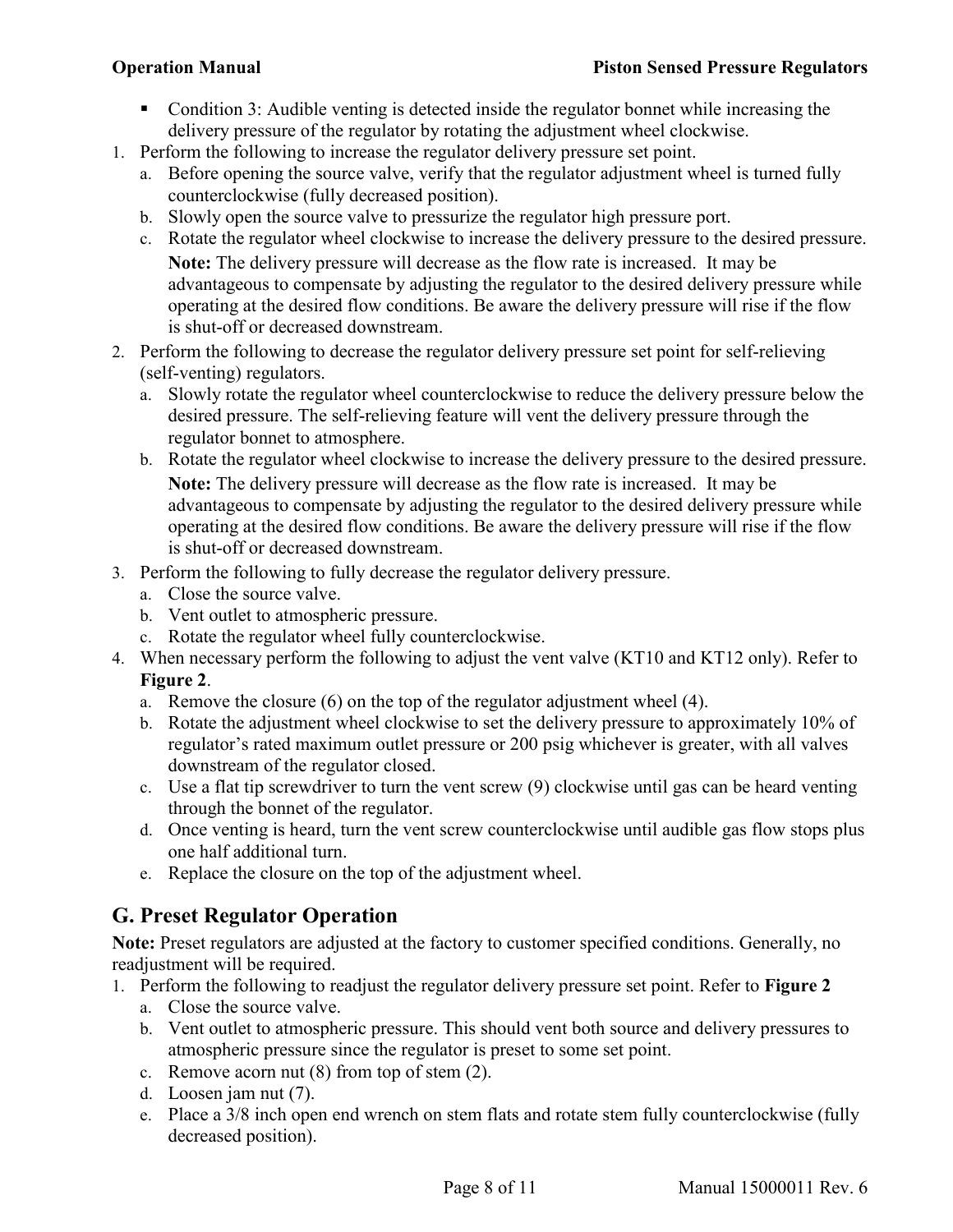- f. Slowly open the source valve to pressurize the regulator high pressure port to the desired inlet pressure.
- g. Using 3/8 inch wrench on stem flats, turn stem clockwise to increase the delivery pressure to the desired pressure.

**Note:** The delivery pressure will decrease as the flow rate is increased. It may be advantageous to compensate by adjusting the regulator to the desired delivery pressure while operating at the desired flow conditions. Be aware the delivery pressure will rise if the flow is shut-off or decreased downstream.

- h. Reinstall jam nut and tighten to 100 in-lb against regulator bonnet.
- i. Reinstall acorn nut and tighten to 40 in-lb against jam nut.

#### <span id="page-8-0"></span>**H. Pneumatically Actuated, Non-relieving (non-venting) Regulator Operation**

**Note:** A pressure regulator should not be used as a positive shut-off device.

**Caution:** Do not reduce the actuation control pressure under no flow conditions as damage to the regulator internal parts or leakage may result.

**Caution:** Do not pressurize the regulator low pressure side except by slowly increasing the actuation control pressure, as damage to the regulator internal parts or leakage may result.

- 1. Perform the following to increase the regulator delivery pressure set point.
	- a. Before opening the source valve, verify that the actuation control pressure is at atmospheric pressure.
	- b. Slowly open the source valve to pressurize the regulator high pressure port.
	- c. Slowly increase the actuation control pressure to increase the delivery pressure to the desired pressure. See **[Figure 5](#page-10-1)** and **[Figure 6](#page-10-2)** for delivery pressure versus actuation control pressure charts for the pneumatically actuated KT10 and KT12 models.

**Note:** The delivery pressure will decrease as the flow rate is increased. It may be advantageous to compensate by adjusting the regulator to the desired delivery pressure while operating at the desired flow conditions. Be aware the delivery pressure will rise if the flow is shut-off or decreased downstream.

- 2. Perform the following to decrease the regulator delivery pressure set point for non-relieving (non-venting) regulators.
	- a. Open a downstream valve to initiate a flowing condition.
	- b. Reduce the actuation control pressure to reduce the delivery pressure below the desired pressure.
	- c. Increase the actuation control pressure to obtain the desired delivery pressure.

**Note:** The delivery pressure will decrease as the flow rate is increased. It may be advantageous to compensate by adjusting the regulator to the desired delivery pressure while operating at the desired flow conditions. Be aware the delivery pressure will rise if the flow is shut-off or decreased downstream.

- 3. Perform the following to fully decrease the regulator.
	- a. Close the source valve.
	- b. Vent outlet pressure to atmospheric pressure while applying actuation control pressure to allow both sides of the pressure regulator to vent to atmospheric pressure.
	- c. Vent or otherwise reduce the actuation control pressure to atmospheric pressure.

#### *Please contact the factory or your local representative to answer questions or for further information*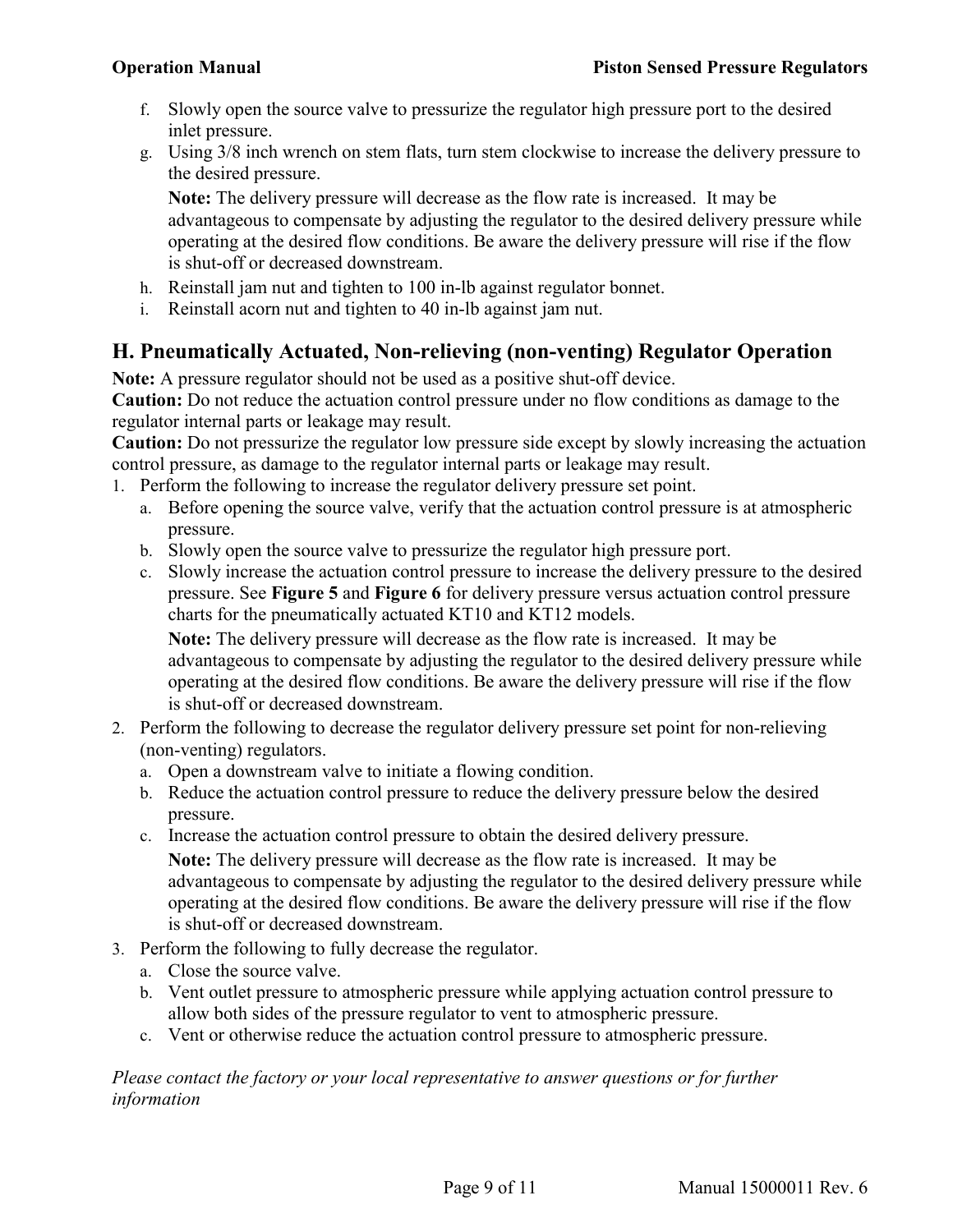# <span id="page-9-0"></span>**I. Supply Pressure Effect Values**

|                        | <b>Supply Pressure Effect</b>                                                    |
|------------------------|----------------------------------------------------------------------------------|
| <b>Model</b>           | (Increase in delivery pressure for every 100 psi<br>decrease in source pressure) |
| <b>Standard KT9:</b>   |                                                                                  |
| KT9D                   | 1.2                                                                              |
| KT9F                   | $\overline{1.2}$                                                                 |
| KT9L                   | 4.8                                                                              |
| <b>High Flow KT9:</b>  |                                                                                  |
| KT9D VS HF             | 3.0                                                                              |
| KT9F VS HF             | 3.0                                                                              |
| KT9L VS HF             | 12                                                                               |
| <b>Standard KT10:</b>  |                                                                                  |
| KT10F                  | $0.7$ psi                                                                        |
| KT10H                  | $0.7$ psi                                                                        |
| KT10J                  | $1.3$ psi                                                                        |
| KT10L                  | $2.9$ psi                                                                        |
| KT10N                  | 2.9 psi                                                                          |
| KT10P                  | $5.1$ psi                                                                        |
| KT10R                  | $5.1$ psi                                                                        |
| <b>High Flow KT10:</b> |                                                                                  |
| KT10F HF               | $1.2$ psi                                                                        |
| KT10HHF                | $1.2$ psi                                                                        |
| KT10JHF                | $2.1$ psi                                                                        |
| KT10L HF               | 4.8 psi                                                                          |
| KT10N HF               | $4.8$ psi                                                                        |
| KT10P HF               | 8.6 psi                                                                          |
| <b>Standard KT12:</b>  |                                                                                  |
| KT12E                  | $0.3$ psi                                                                        |
| KT12G                  | $0.3$ psi                                                                        |
| KT12I                  | $0.9$ psi                                                                        |
| KT12J                  | $0.9$ psi                                                                        |
| KT12L                  | $1.3$ psi                                                                        |
| <b>High Flow KT12:</b> |                                                                                  |
| KT12E HF               | $0.9$ psi                                                                        |
| KT12G HF               | $0.9$ psi                                                                        |
| KT12IHF                | $2.7$ psi                                                                        |
| KT12J HF               | $2.7$ psi                                                                        |
| KT12L HF               | $3.9$ psi                                                                        |

**Table 1.** AP Tech piston regulator supply pressure effect values.